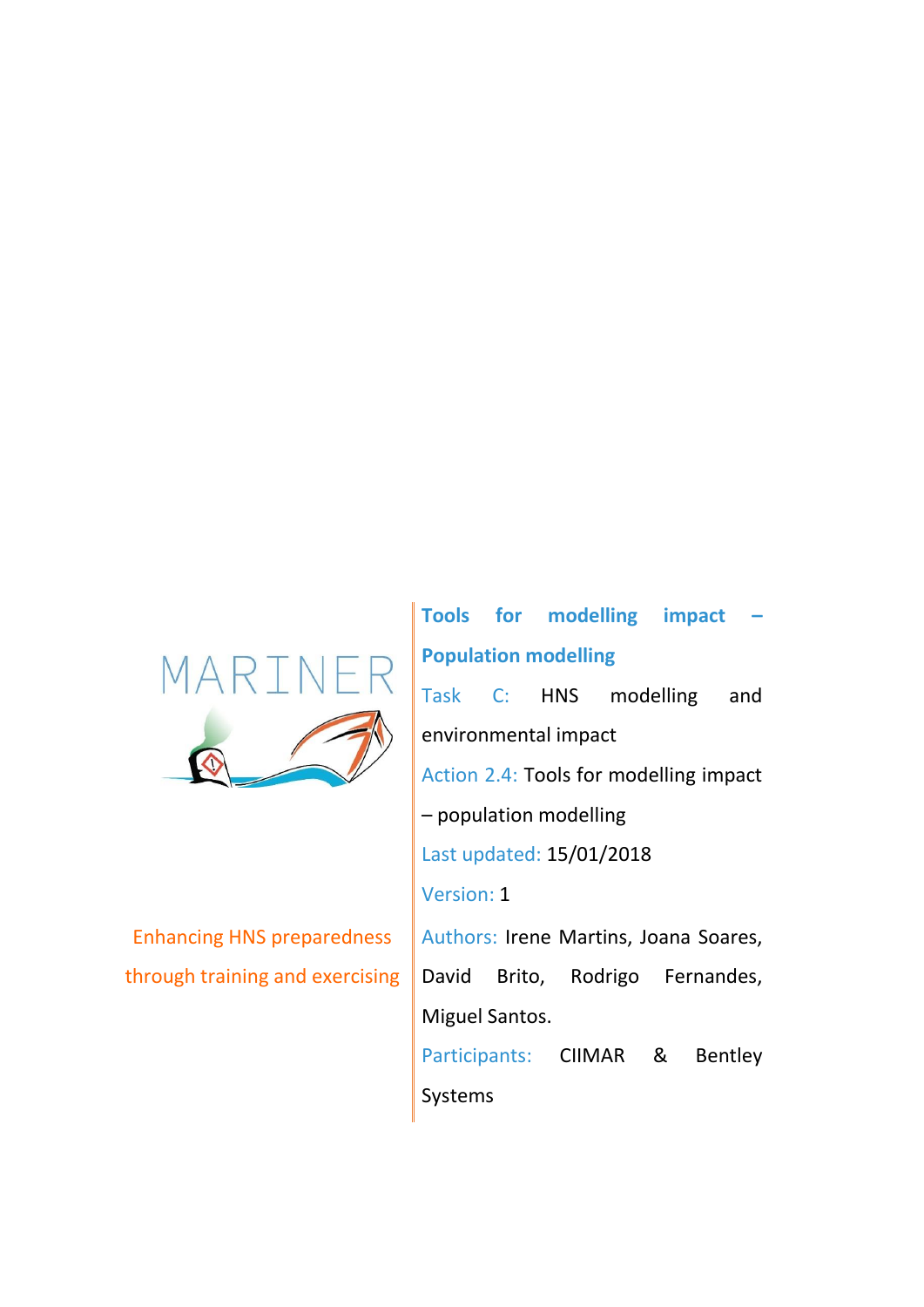



*This document covers activities implemented with the financial assistance of the European Union. The views expressed herein should not be taken, in any way, to reflect the official opinion of the European Union, and the European Commission is not responsible for any use that may be made of the information it contains.*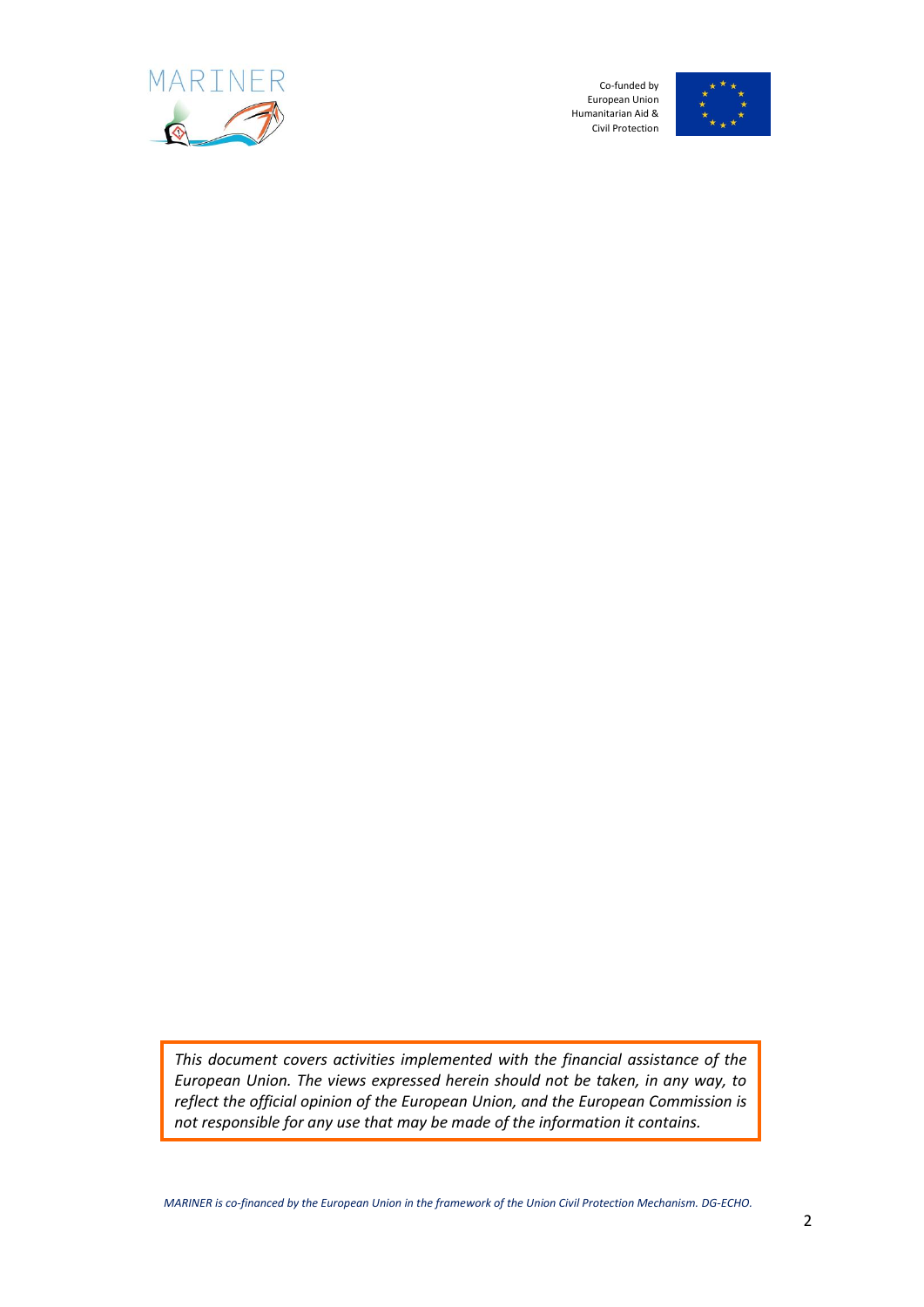



# INDEX

| Model incorporating the effects of 4-nonylphenol on a marine macroinvertebrate4 |  |
|---------------------------------------------------------------------------------|--|
|                                                                                 |  |
|                                                                                 |  |
|                                                                                 |  |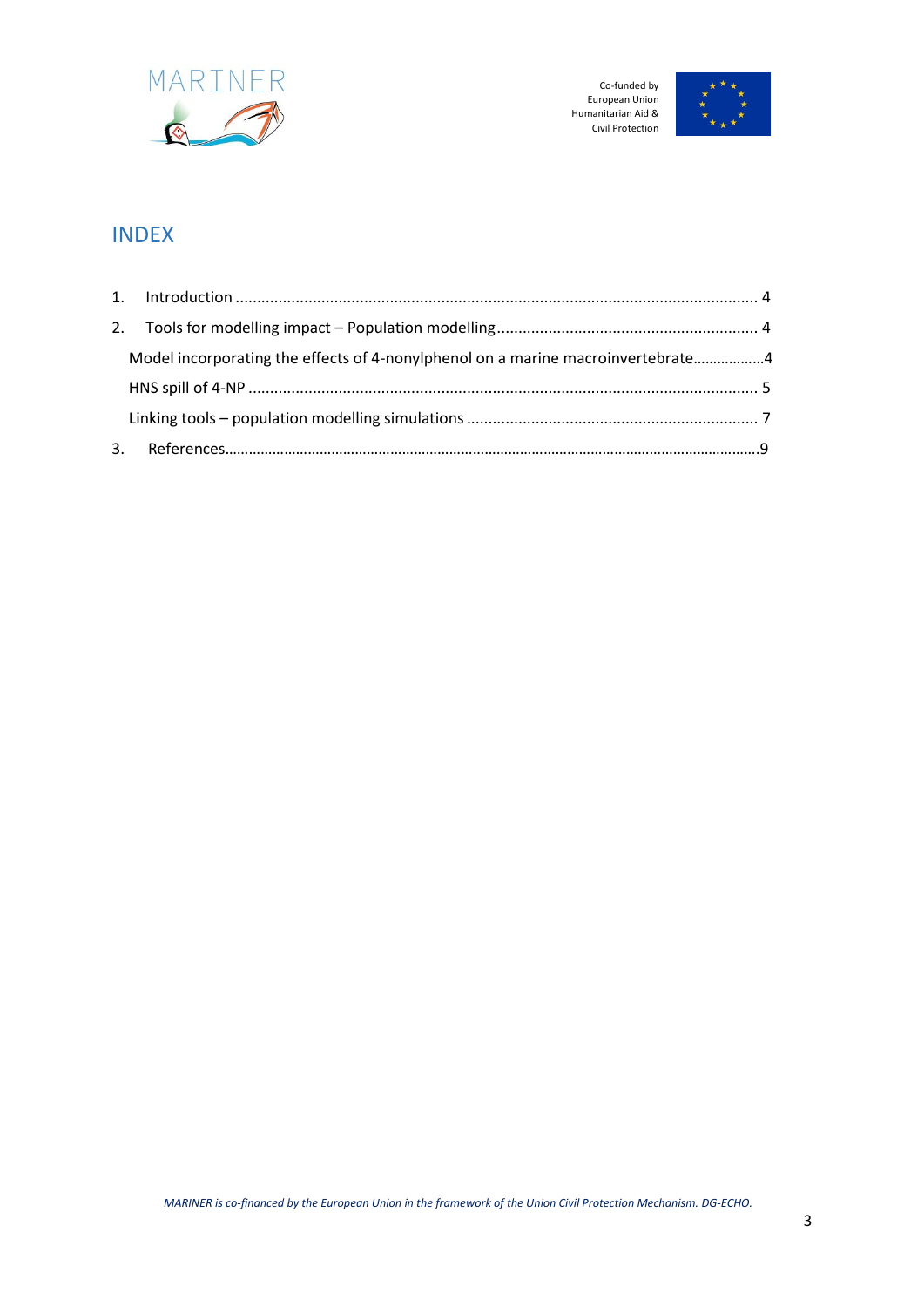



## <span id="page-3-0"></span>1. Introduction

The general objective of MARINER is to improve regional cooperation in planning, preparedness and response to HNS spills by improving training and exercise, increasing awareness and information exchange, and by capitalization and translation of HNS relevant R & D projects' outcomes into operational products.

In order to achieve that aim, MARINER is organised around a range of coordinated technical tasks supported by two horizontal tasks, the project management and coordination (Task A) and project communication and dissemination (Task F). Among technical tasks, task C aims to:

- Improve the operational use of tools for modelling HNS transport, behaviour and biological impact;
- Define protocols and guidelines for environmental impact assessment of HNS spills.

This document is elaborated in the frame of action C2 "Tools for modelling impact", and it aims to model the effects of 4-nonyphenol on the structure of an amphipod population and to predict the recovery time of the referred population on different scenarios.

## <span id="page-3-1"></span>2. Tools for modelling impact – Population modelling

#### **Model incorporating the effects of 4-nonylphenol on a marine macroinvertebrate (amphipod)**

The present model describes the effects of the pollutant 4-nonylphenol (4-NP) on the growth of a marine amphipod, resulting from potential spills taking place at the North coast of Portugal. Besides being a HNS, 4-NP is considered a priority substance in the field of water policy (Annex II of Directive 2008/105/EC).

The model was developed with AQUATOX software release 3.1 plus (EPA, 2014), which accounts for the concentration of dissolved 4-NP, ammonia, nitrate, phosphate, carbon dioxide, oxygen, total suspended solids, detritus, salinity, temperature, pH, wind loading, light and water volume, as forcing functions acting on the growth of the amphipod population and, thus, on the variation of the amphipod biomass throughout time.

The variation of the amphipod biomass over time is described by the equation: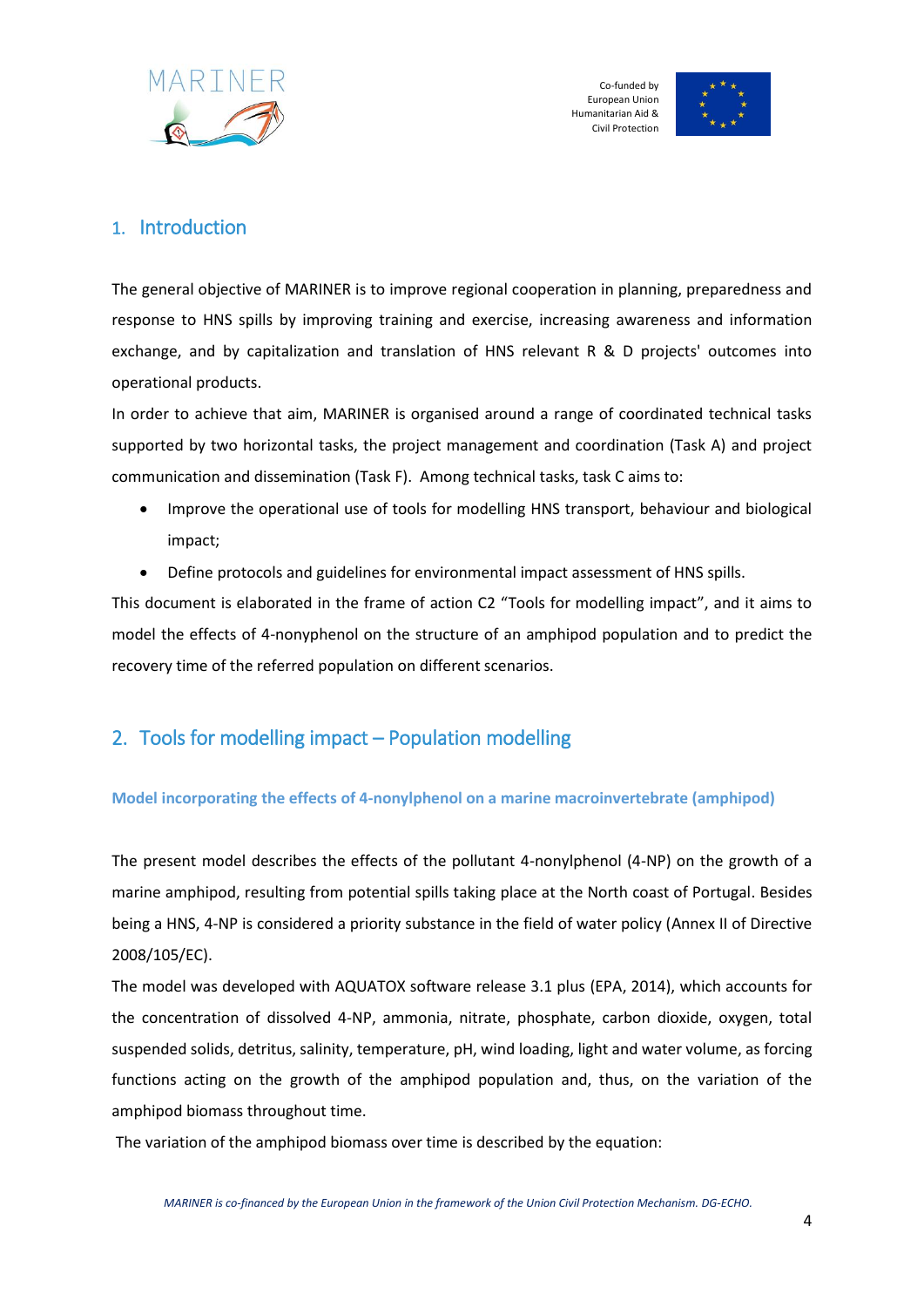



 $\frac{d\textit{Biomass}}{dt} = \textit{Consumption} - \textit{Definition} - \textit{Respiration} - \textit{Excretion} - \textit{Mortality} - \frac{1}{2}$  $\overline{dt}$  $Predation - Gamet\, 5 \pm Migration - Promotion + Recruit - Excretion$  (1)

and the amphipod growth rate is described as:

 $Growth Rate = Consumption - Defection - Respiration - Excretion$  (2)

where,

Consumption - consumption of food  $(g/m^3.d)$ ; Defecation - defecation of unassimilated food  $(g/m^3.d)$ ; Respiration - respiration ( $g/m<sup>3</sup>$ .d); Excretion - excretion  $(g/m^3.d)$ ; Mortality - non-predatory mortality ( $g/m^3$ .d); Predation - mortality from being predated upon ( $g/m<sup>3</sup>$ .d); GameteLoss-Loss of gametes during spawning ( $g/m<sup>3</sup>$ .d) Migration - loss or gain due to vertical migration (g/m<sup>3</sup>.d); Promotion - promotion to next size class  $(g/m^3.d)$ ; Recruit - recruitment from previous size class ( $g/m^3$ .d).

#### **HNS spill of 4-NP**

Using the interface of HNS dispersion model (MOHID model) developed in the frame of the MARINER project, a simulation of 100  $m<sup>3</sup>$  4-NP spill was performed, at the North coast of Portugal. The simulation lasted for 1 day and 6 hours and Figure 1 presents the maximum time-integrated vertical concentration (mg/m<sup>3</sup>) at the end of this period.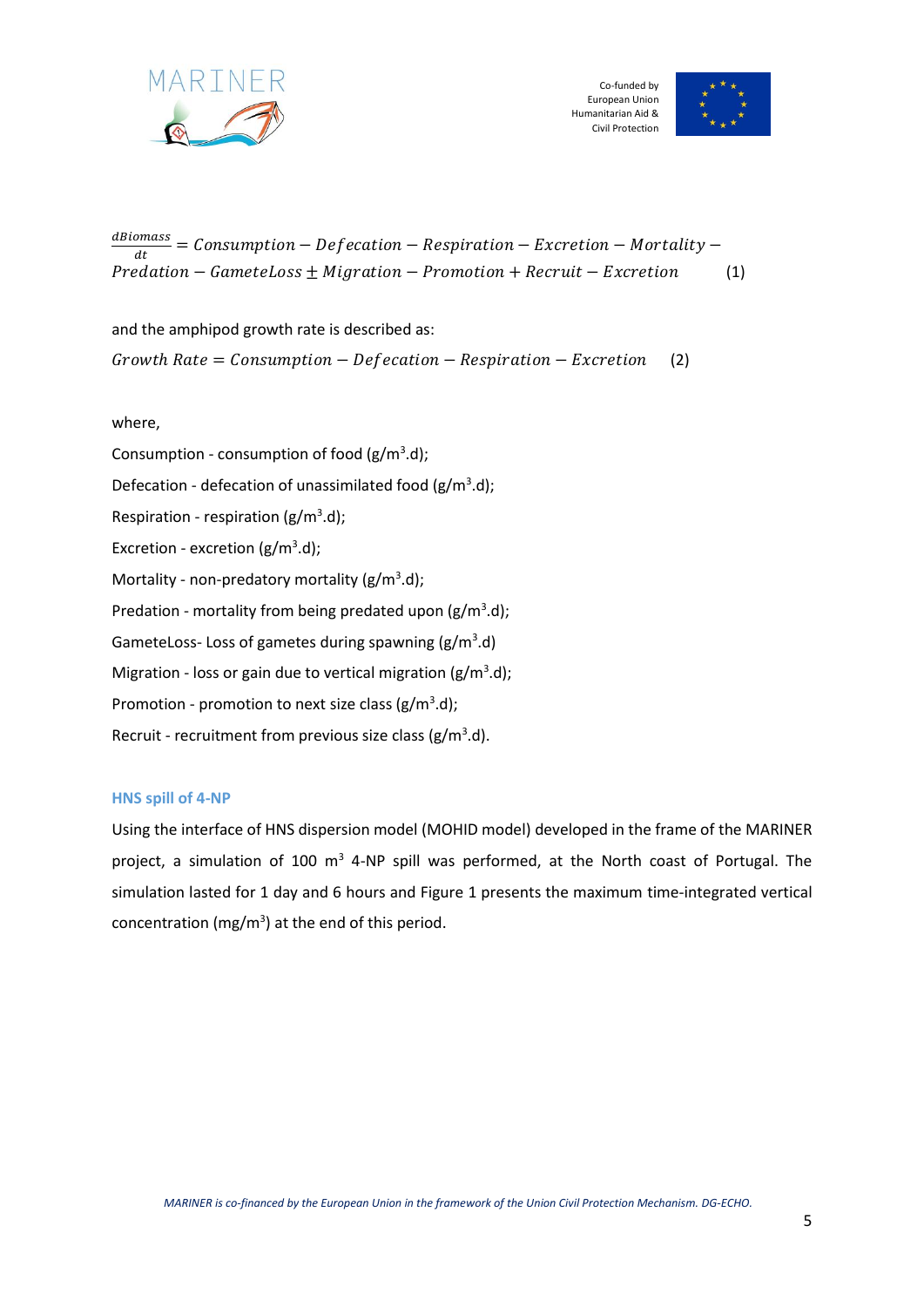





Figure 1. Maximum time-integrated vertical concentration (mg/m<sup>3</sup>).

CIIMAR HNS database [\(https://www.ciimar.up.pt/hns/substances.php\)](https://www.ciimar.up.pt/hns/substances.php) feeds the interface of the dispersion model, providing the physico-chemical characteristics of the compounds, which will affect their behaviour in the water, and also HNS toxicity data. This allows not only to predict the distribution of the chemical during the spill but also to assess the environmental risk associated with its dispersion (Figure 2).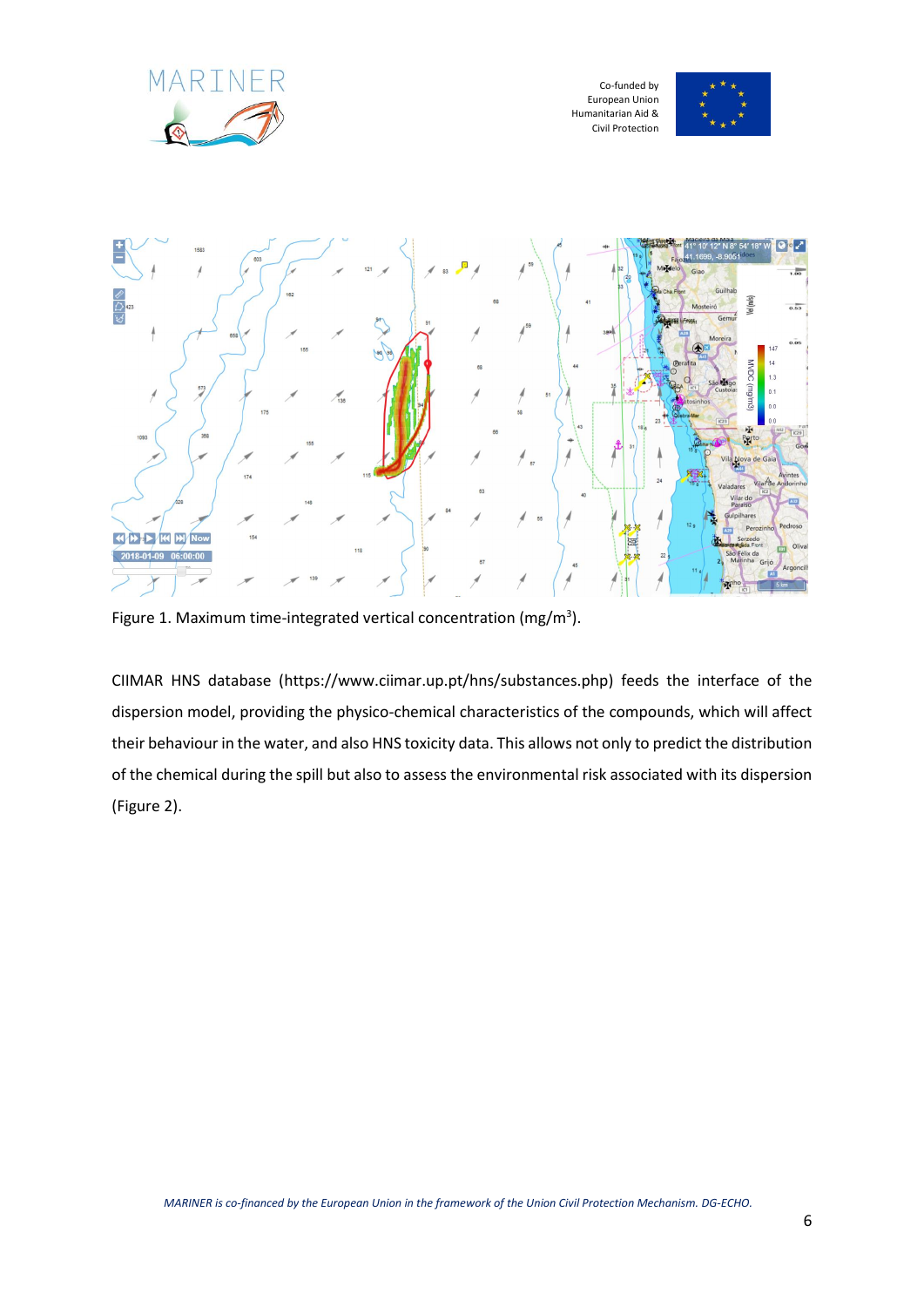





Figure 2. Maximum time-integrated Risk Quotient.

#### **Linking of tools - Population model simulations**

Aiming to reach a higher tier risk assessment approach, a population model was developed, to better project the effects at population levels and the time required to return to the pre-spill scenario. At this point, 3-days simulations were implemented, linking with the HNS hydrodynamic dispersion model, with the aim to check for the effects of 4-NP on the amphipod population. According to figure 1, three range of concentration were selected according to 4-NP low (4.5  $\mu$ g.l<sup>-1</sup>), medium (43  $\mu$ g.l<sup>-1</sup>) and high (940  $\mu$ g.<sup>1-1</sup>) concentration levels.

Results suggest that the amphipod population is not sensitive to 4-NP concentrations  $\leq 4.5$  µg. $l^1$ (Figure 3).

For 4-NP concentrations within the range 23 - 940  $\mu$ g.<sup>1-1</sup>, the amphipod population shows increasing sensitivity, presenting very low biomass values during 1 to 2 weeks, in a direct relation with 4-NP concentrations, but still being able to recover through time, as the concentration of 4-NP fades away (Figure 4 and 5).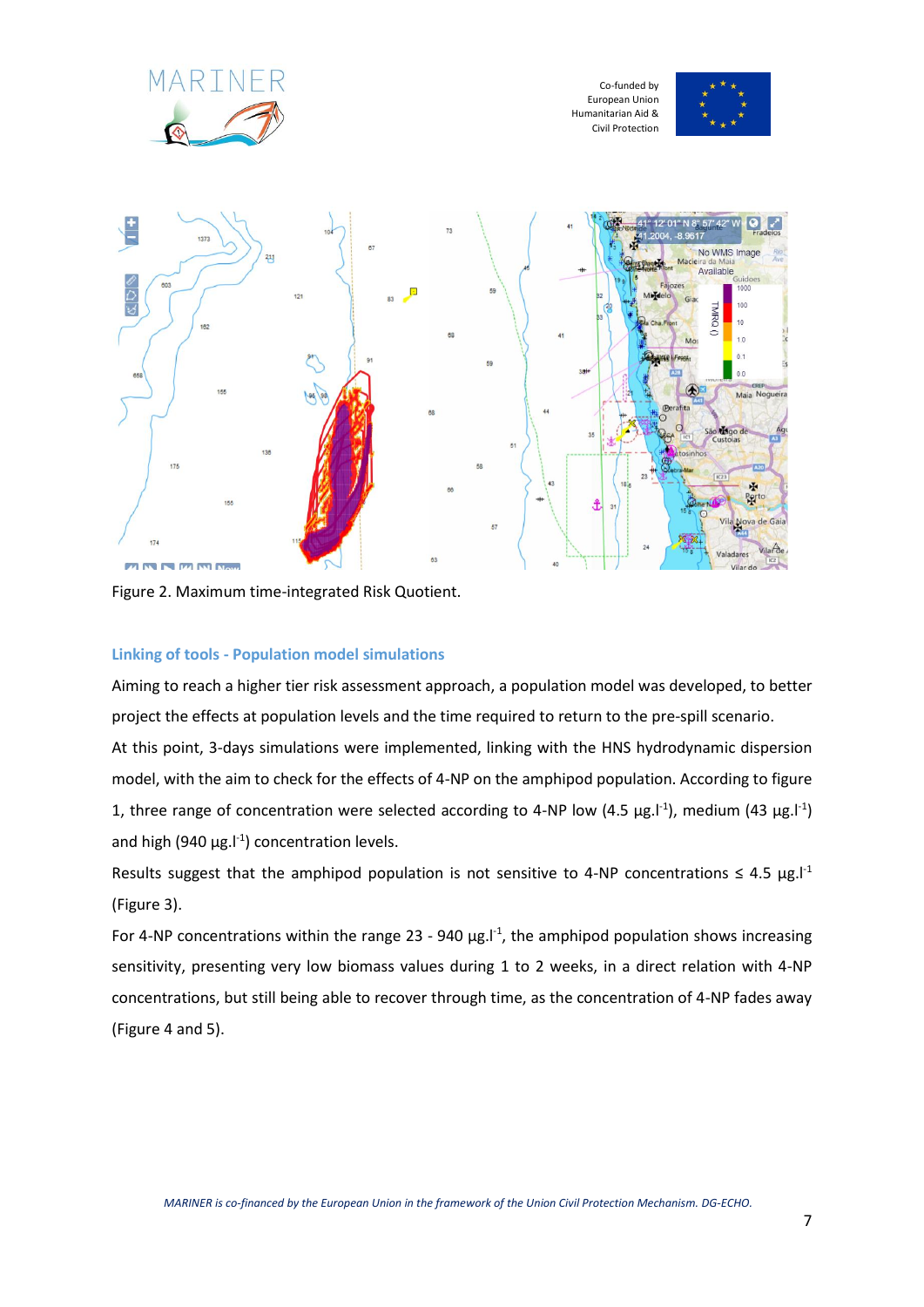





Figure 3. Effects of 4-NP (4.5  $\mu$ g.l<sup>-1</sup>) on amphipod biomass, during a 3-d simulation.



Figure 4. Effects of 4-NP (43  $\mu$ g. $l^{-1}$ ) on amphipod biomass, during a 3-d simulation.